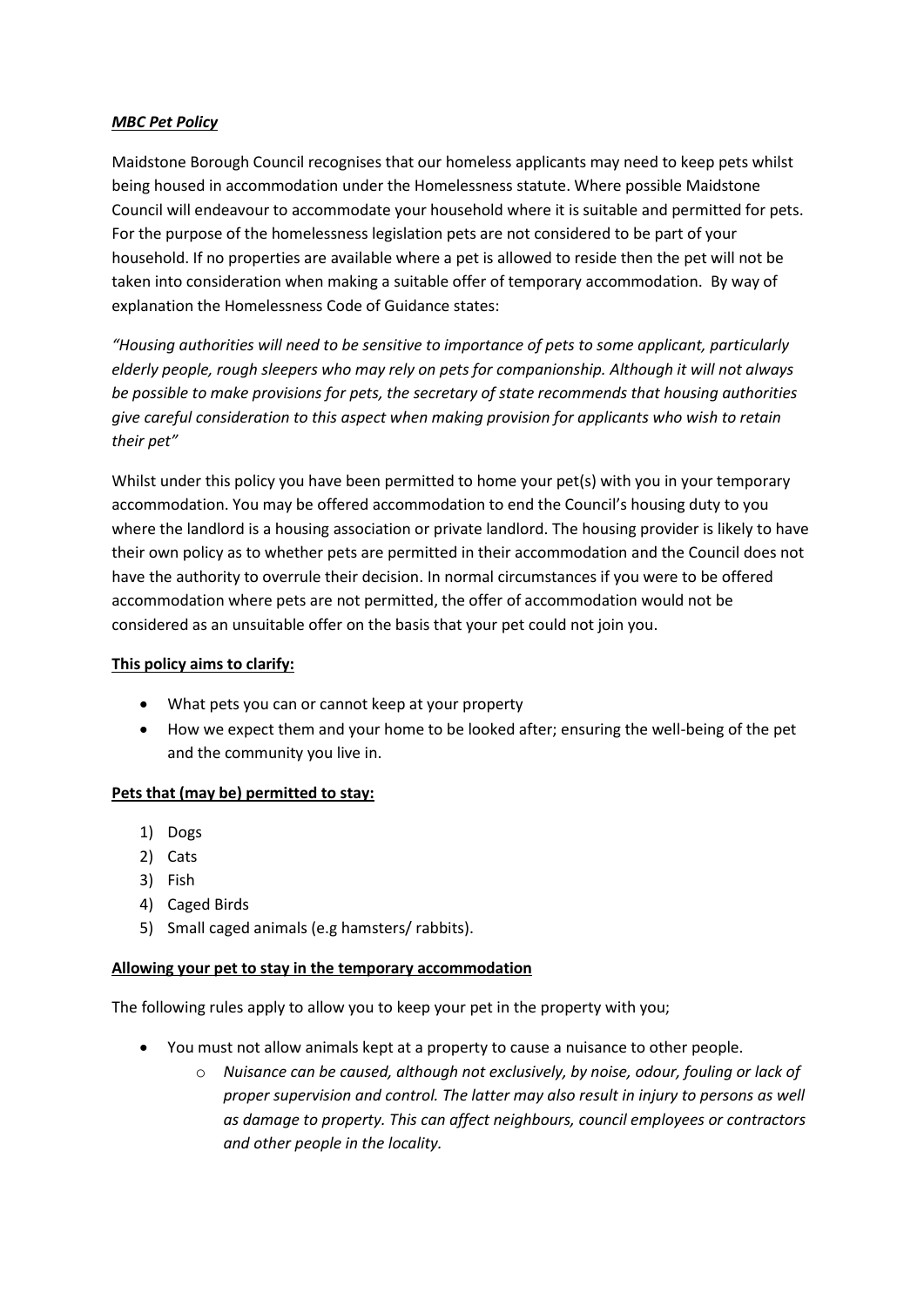- Sign the MBC pet's contract
- Pay a service charge which will assist Council in ensuring the protection of the condition of the property
	- o *Those whose pet is for medical purposes and with confirmation of this will not be charged for this.*
- Any fouling caused by your pet must be cleaned up straight away.
- Pets will not be allowed in accommodation that is classed as shared accommodation. If permission is not given we will offer advice and support on possible rehousing.
- No farm animals (such as Pigs, Chickens) will be allowed to be kept in the accommodation.
- You must take all reasonable measures to ensure that their dog does not escape from your control.
- MBC expects applicants to take responsibility, not only for ensuring that the needs of any pets that are kept at the property are met, but also for making sure that their pets do not cause a hazard, nuisance or annoyance to other people, damage to property or injury to persons.
- Breeding of animals is not permitted.
- We would require cats are neutered and micro-chipped.
- **Dogs** 
	- $\circ$  The dog wears a collar and tag with the owner's name and address and ideally a telephone number when in a public place and is micro chipped; (Micro chipping is a legal requirement from 6 April 2016 under The Micro chipping of Dogs (England) Regulations 2015). MBC will provide a new dog tag for your dog under its temporary accommodation address.
	- o Vaccinations and treatment for fleas and worms are kept up-to-date.
	- $\circ$  The dog is not left alone for long periods, it is regularly exercised according to its needs and it does not bark continuously or at un-social hours.
	- o The property and garden are kept clean and free of the dog's faeces by the frequent and hygienic removal of all animal waste.
	- o The dog is kept under proper control in your home, a private place such as a neighbour's house or garden and a public place, so that it does not: stray onto other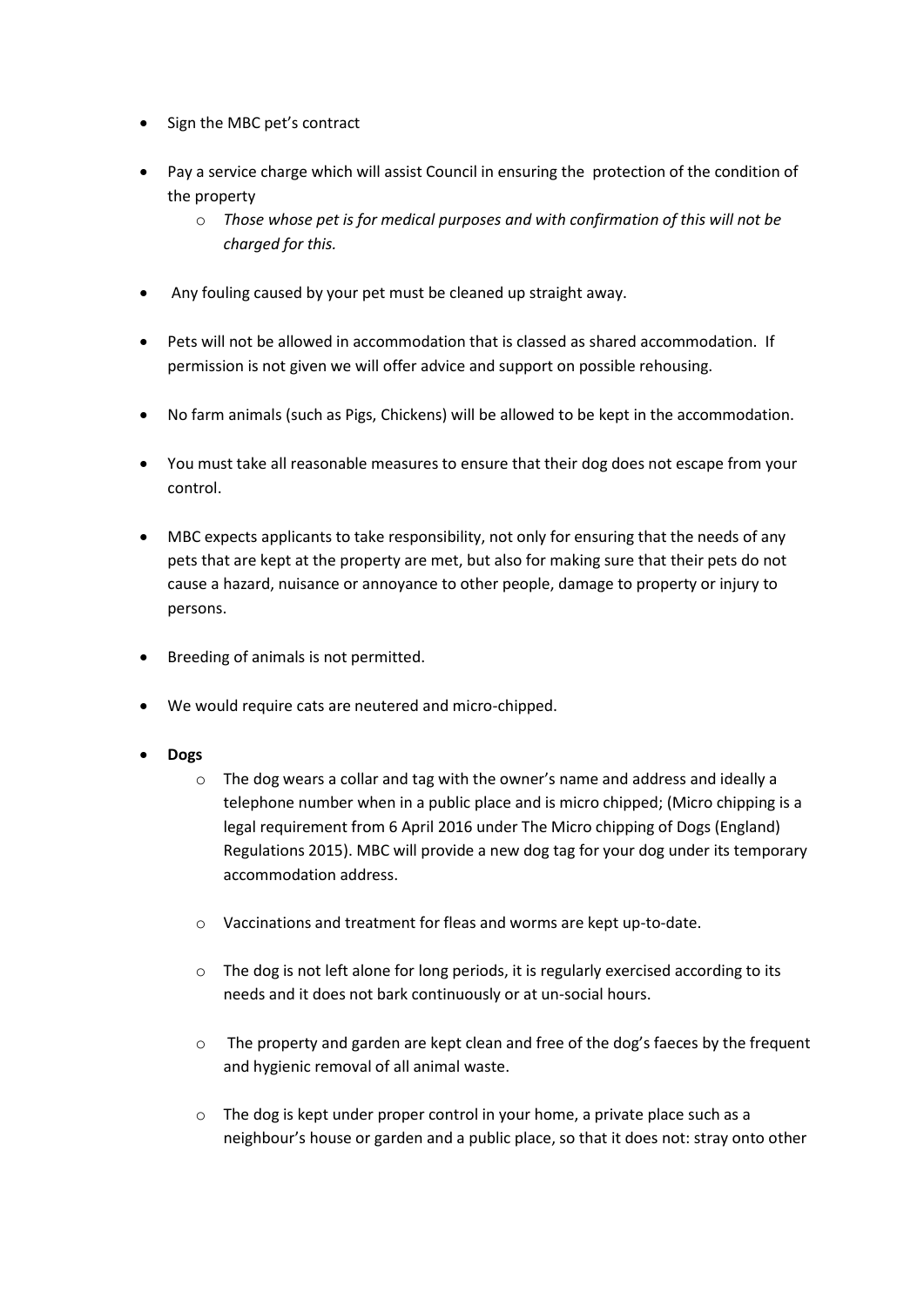people's property and/or more widely in the neighbourhood/locality; and/or cause damage to property or injury to a person, animal or pet.

### **Number of animals permitted:**

We will allow you to have the maximum of:

- **1)** One dog\*\* and one cat, or two cats and no dog.
- **2)** Two caged animals
- **3)** Reasonable amount of caged birds

\*\*No dog must be kept at the property which is of a breed that is banned under the 1991 Dangerous Dogs Act. This includes the Pit Bull Terrier, Japanese Tosa, Dogo Argentino and Fila Braziliero

# **Animals we do not allowed to be kept under the policy.**

We do not allow applicants to keep wild animals, livestock or farm animals, endangered species or any dogs identified in the Dangerous Dogs Act 1991, or any subsequent legislation. In addition, animals registered under the Dangerous Wild Animals Act 1976, which includes venomous snakes, certain types of spider and various breeds of monkey, are not permitted in Maidstone Council Properties.

### **Keeping Pets without Permission**

If you keep a pet(s) in the emergency accommodation without first requesting permission from the Council it will be a breach of your licence. You will be issued with a warning and you must rehome your pet(s) within 14 days and failure to do so may mean that the Council will ask you to leave the accommodation.

### **If someone complains about your pet**

If we receive complaints of nuisance behaviour about a pet or other animal living at any property, we will treat this as an anti-social behaviour complaint. We will first ask you to resolve any problems yourself. If you don't, we will consider withdrawing permission to keep the pet and take enforcement action to resolve the issue as a breach of licence conditions.

This includes any:

- Fouling staircases, walkways, courtyards, any communal areas or dwellings including your own property.
- Injuring or frightening anyone into thinking they might be injured (by the pet).
- Being out of control or a danger to other residents.
- Making a noise that causes or is likely to cause alarm, distress or harassment to others.
- Failing to comply with the terms of any dog control notice or similar notice issued by the relevant authority.